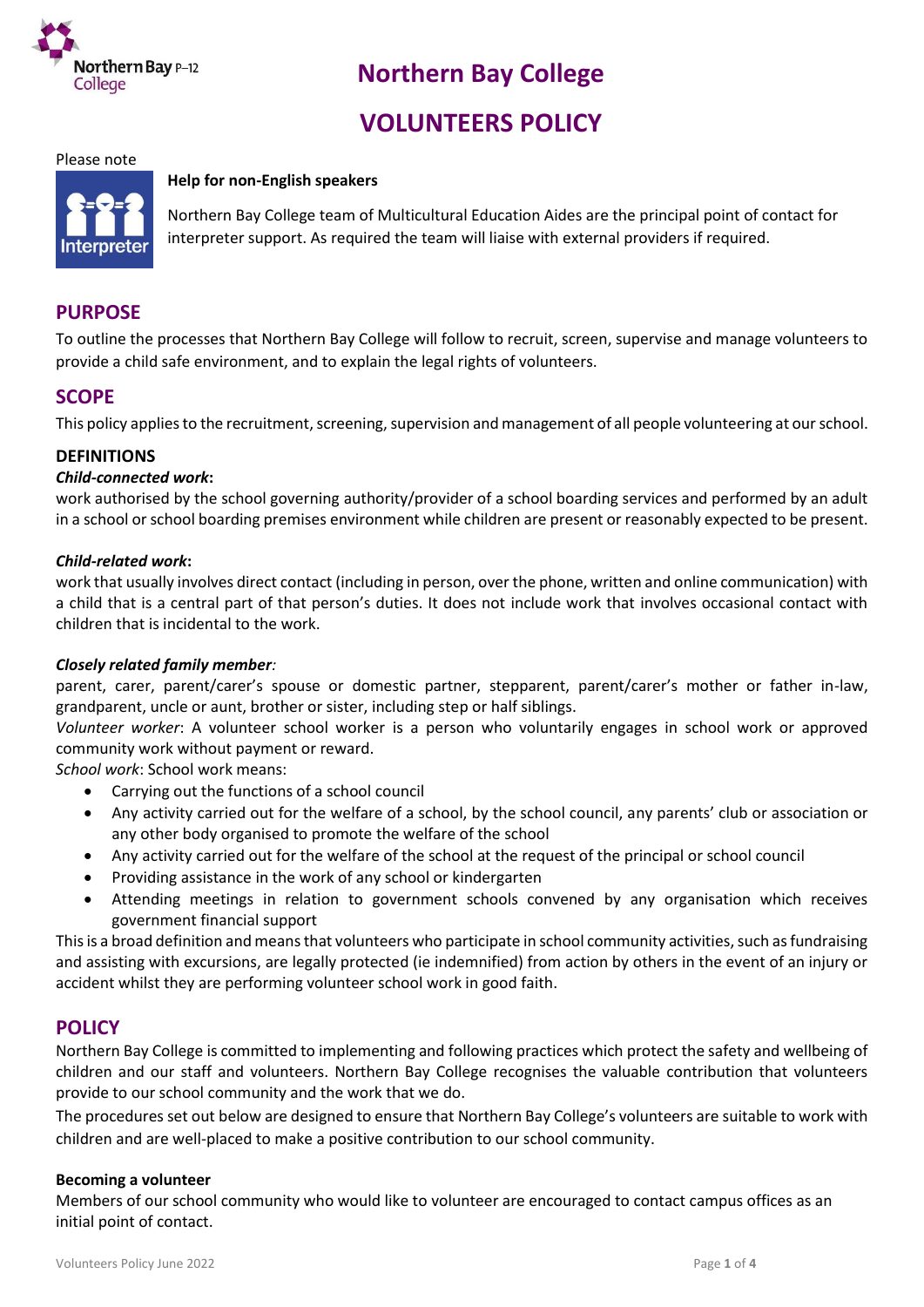#### **COVID-19 vaccination information**

Our school follows Department of Education and Training policy with respect to the requirements relating to attendance on school sites and COVID-19 vaccinations.

For further information, refer to:

COVID-19 Vaccinations – [Visitors and Volunteers on School Sites](https://www2.education.vic.gov.au/pal/covid-19-vaccinations-visitors-volunteers/policy)

#### **Suitability checks including Working with Children Clearances**

#### **Working with students**

Northern Bay College values the many volunteers that assist in our classrooms/with sports events/ /school concerts/other events and other programs. To ensure that we are meeting our legal obligations under the *Worker Screening Act* and the Child Safe Standards, Northern Bay College is required to undertake suitability checks which in most cases will involve asking for evidence of a Working with Children (WWC) Clearance. Additional suitability checks may also be required depending on the volunteer role, such as reference, proof of identity, qualification and work history involving children checks.

Considering our legal obligations, and our commitment to ensuring that Northern Bay College is a child safe environment, we will require volunteers to obtain a WWC Clearance and produce their valid card to the campus administration office for verification in the following circumstances:

- **Volunteers who are not parent/family members** of any student at the school if they are engaged in childrelated work regardless of whether they are being supervised. [
- **Parent/family volunteers** who are assisting with any classroom or school activities involving direct contact with children in circumstances where the volunteer's child is **not** participating, or does not ordinarily participate in, the activity
- **Parent/family volunteers** who assist with excursions (including swimming), camps and similar events, regardless of whether their own child is participating or not.
- **Parent/family volunteers** who regularly assist in school activities, regardless of whether their own child is participating or not
- **Parent/community School Council members** sitting on School Council with student School Council members, regardless of whether their own child is a student member or not

In addition, depending on the nature of the volunteer work, our school may ask the volunteer to provide other suitability checks at its discretion (for example, references, work history involving children and/or qualifications). Proof of identity may also be required in some circumstances.

#### **Non child-related work**

On some occasions, parents and other members of the school community may volunteer to do work that is not childrelated. For example, volunteering on the weekend for gardening, maintenance, working bees, parents and friends club coordination or fundraising groups that meet in the evenings during which children will not be, or would not reasonably be expected to be, present.

Volunteers for this type of work are not required to have WWC Clearances or other suitability checks as they are not engaged in child-related work and children are not generally present during these activities. However, Northern Bay College reserves the right to undertake suitability checks, including requiring proof of identity and WWC Clearance, at its discretion if considered necessary for any particular activities or circumstances.

School council members and volunteers on any sub-committee of School Council will be asked to provide evidence of a valid WWC Clearance. Whilst we acknowledge that these volunteers will not be engaging in child-related work as part of their role, even when there is a student sitting on the School Council, we believe that it is important that our volunteers who are involved in making important decisions about our school which will have an impact on students do have a valid WWC Clearance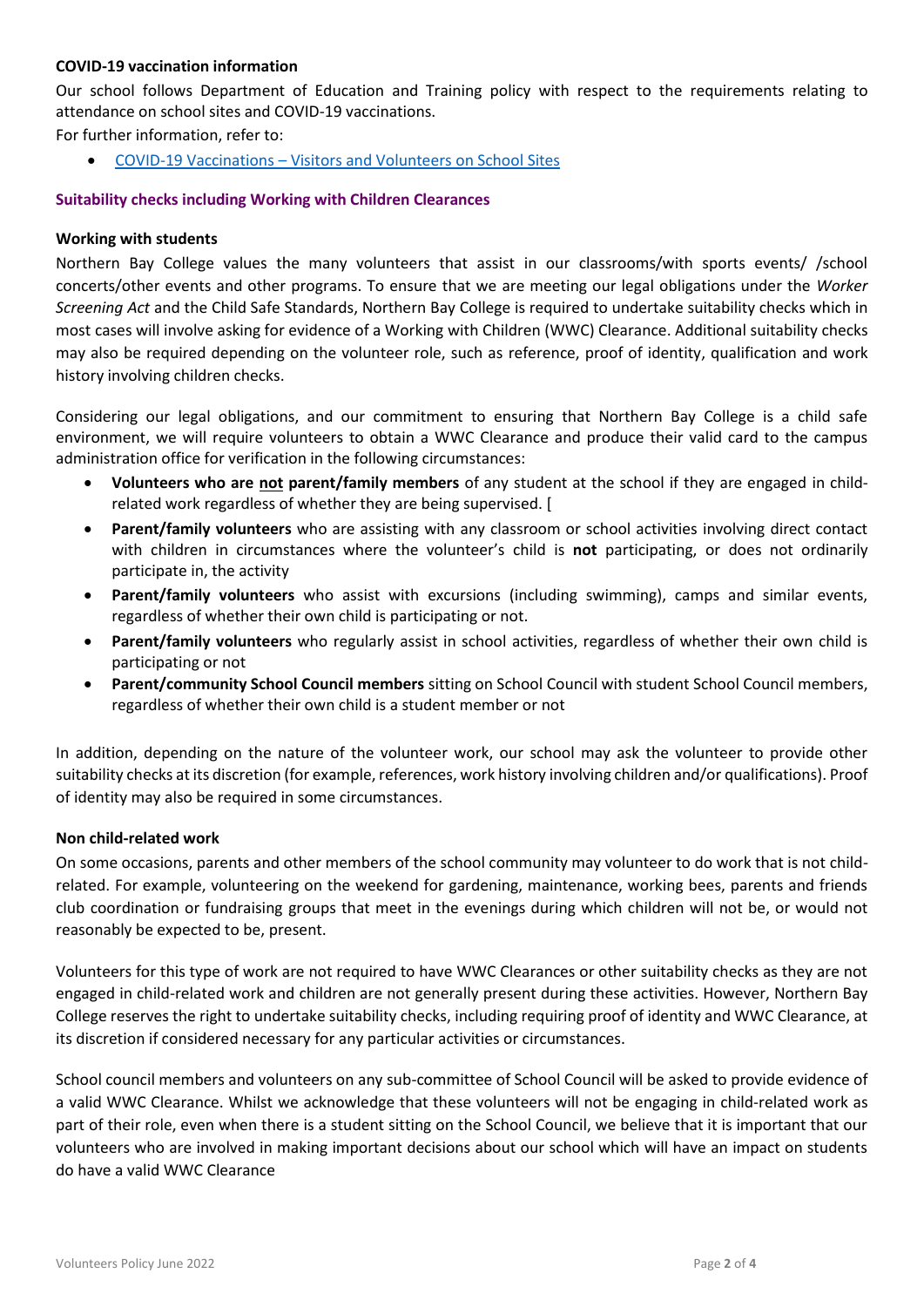#### **Training and induction**

Under the Child Safe Standards volunteers must have an appropriate induction and training in child safety and wellbeing.

To support us to maintain a child safe environment, before engaging in any work where children are present or reasonable likely to be present, volunteers must familiarise themselves with the policies, procedures and code of conduct referred to in our Volunteers Child Safety Induction Pack and ensure the actions and requirements in these documents are followed when volunteering for our school.

Depending on the nature and responsibilities of their role, Northern Bay College may also require volunteers to complete additional child safety training.

#### **Management and supervision**

Volunteer workers will be expected to comply with any reasonable direction of the principal class team (or their nominees). This will include the requirement to follow our school's policies, including, but not limited to our Child Safety and Wellbeing Policy, our Child Safety Code of Conduct and our Statement of Values and School Philosophy.

Volunteer workers will also be expected to act consistently with Department of Education and Training policies, to the extent that they apply to volunteer workers, including the Department's policies relating to [Equal Opportunity](https://www2.education.vic.gov.au/pal/equal-opportunity/policy-and-guidelines)  [and Anti-Discrimination,](https://www2.education.vic.gov.au/pal/equal-opportunity/policy-and-guidelines) [Sexual Harassment](https://www2.education.vic.gov.au/pal/sexual-harassment/overview) an[d Workplace Bullying.](https://www2.education.vic.gov.au/pal/workplace-bullying/policy)

The principal (or their nominee) will determine the level of school staff supervision required for volunteers, depending on the type of work being performed, and with a focus on ensuring the safety and wellbeing of students.

The principal has the discretion to make a decision about the ongoing suitability of a volunteer worker and may determine at any time whether or not a person is suitable to volunteer at Northern Bay College.

#### **Privacy and information-sharing**

Volunteers must ensure that any student information they become aware of because of their volunteer work is managed sensitively and in accordance with the [Schools' Privacy Policy](https://www.education.vic.gov.au/Pages/schoolsprivacypolicy.aspx) and the Department's policy on Privacy and [Information Sharing.](https://www2.education.vic.gov.au/pal/privacy-information-sharing/policy)

Under these policies, student information can and should be shared with relevant school staff to:

- support the student's education, wellbeing and health;
- reduce the risk of reasonably foreseeable harm to the student, other students, staff or visitors;
- make reasonable adjustments to accommodate the student's disability; or
- provide a safe and secure workplace.

Volunteers must immediately report any child safety concerns that they become aware of to a member of staff to ensure appropriate action. There are some circumstances where volunteers may also be obliged to disclose information to authorities outside of the school such as to Victoria Police. For further information on child safety responding and reporting obligations refer to: *Child Safety Responding and Reporting Obligations (including Mandatory Reporting) Policy and Procedures.* 

#### **Records management**

While it is unlikely volunteers will be responsible for any school records during their volunteer work, any school records that volunteers are responsible for must be provided to Campus Principal to ensure they are managed in accordance with the Department's policy: [Records Management](https://www2.education.vic.gov.au/pal/records-management/policy) – Schools.

#### **Compensation**

#### *Personal injury*

Volunteer workers are covered by the Department of Education and Training's Workers' Compensation Policy if they suffer personal injury in the course of engaging in school work.